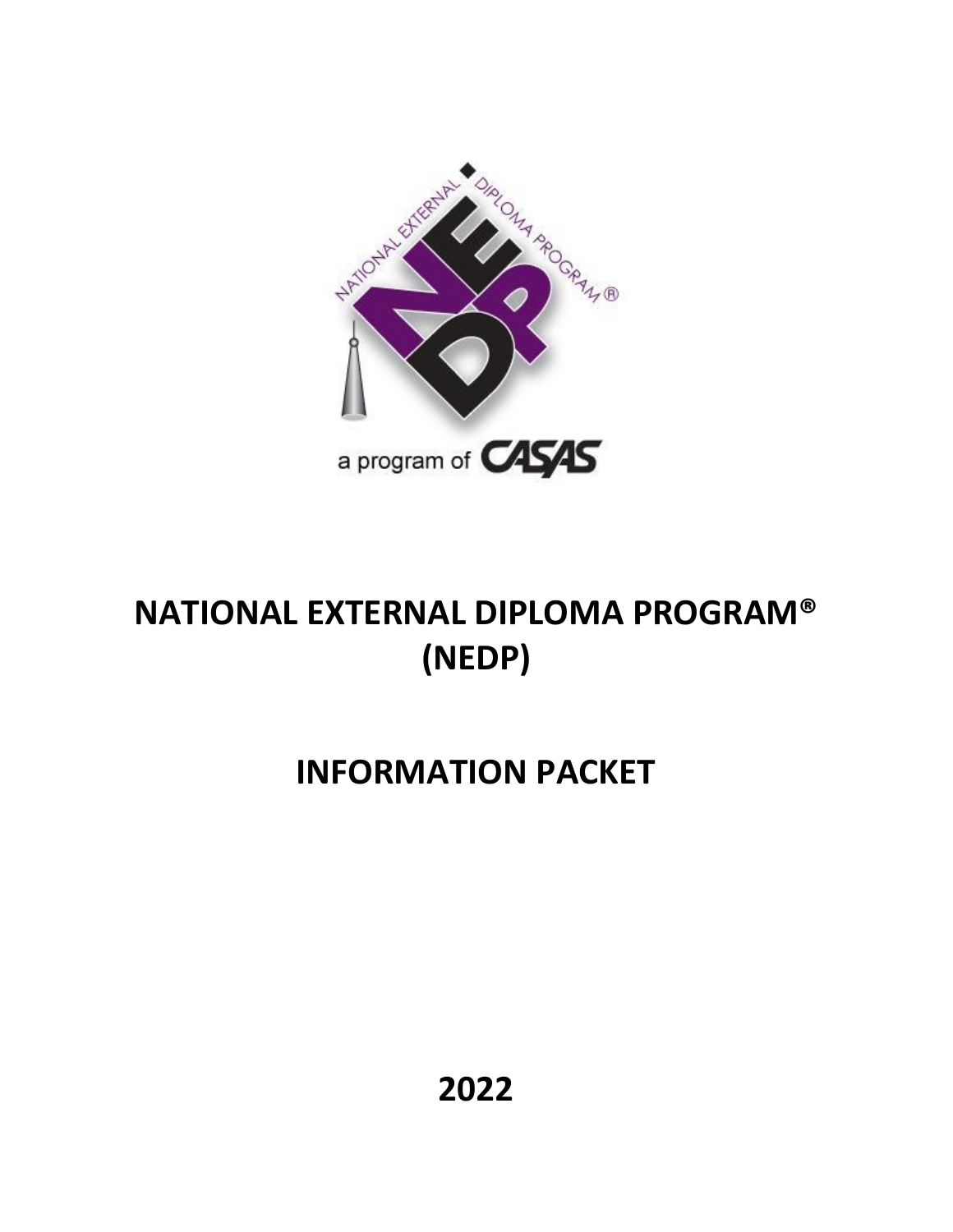# **Table of Contents**

| <b>NEDP Fact Sheet</b>                                                             | $3 - 4$  |
|------------------------------------------------------------------------------------|----------|
| A brief overview of NEDP as a pathway to earn a High School (HSE) diploma.         |          |
| <b>NEDP Diagnostic and Generalized Assessment Phases</b>                           | $5-6$    |
| A flowchart showing steps from initial intake, through the Diagnostic              |          |
| and the Generalized Assessment Phases, to awarding of the diploma.                 |          |
| <b>NEDP Staff Roles and Qualifications</b>                                         | $7 - 8$  |
| A tool detailing the NEDP staff roles and necessary qualifications of the Advisor, |          |
| Assessor, Portfolio Reviewer and NEDP® Agency Administrator.                       |          |
| <b>NEDP Implementation Training Outline</b>                                        | $9 - 10$ |
| An NEDP tool specifying the training goals, with enumerated modules indicating     |          |
| length and delivery methods, pre-meeting activities and training objectives.       |          |
| <b>Timeline for Program Implementation</b>                                         | 11       |
| An NEDP timeline designed to facilitate and record the completion of               |          |
| training objectives.                                                               |          |
| <b>Program Planning Worksheet/Self-Assessment</b>                                  | 12-16    |
| A guidance document for organizations planning to launch NEDP.                     |          |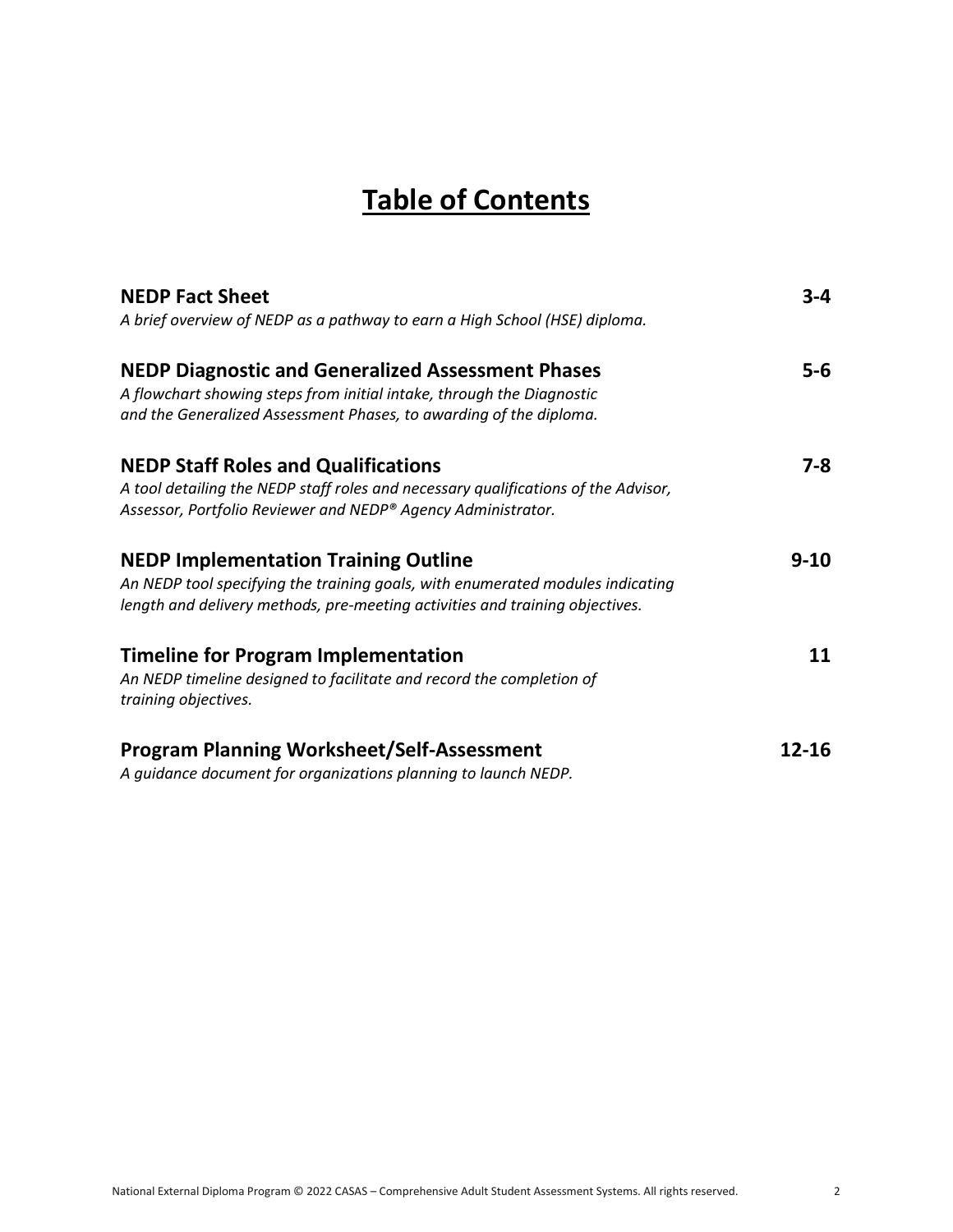#### **NEDP Fact Sheet**

#### What is the National External Diploma Program?

The National External Diploma Program® (NEDP) is a flexible, self-directed web-based program, overseen by approved agencies, where the reading, writing, math, digital literacy, and workforcereadiness skills of participants are assessed through a series of tasks to earn a high school diploma or equivalent. Tasks demonstrate high school level skills that parallel job and life situations, (e.g., writing a resume, calculating the interest on a loan, and identifying ways to participate in state and local civic life). Participants work independently on a computer and meet with an Advisor/Assessor every one to two weeks. NEDP is cross-walked the Career and College Readiness Standards.

#### Where are programs located?

A map of current NEDP programs can be accessed here: **[https://www.casas.org/nedp/locations.](https://www.casas.org/nedp/locations)**

| <b>Item</b>              | Cost            | <b>Description</b>                          |
|--------------------------|-----------------|---------------------------------------------|
| <b>First Year Agency</b> | \$2,000         | First year only. \$1,050 annual maintenance |
| Maintenance Fee          |                 | fee after first year.                       |
| <b>Staff Training</b>    | \$400           | Training fee for each trained staff.        |
| (2 staff minimum)        |                 | Optional: Travel costs for national trainer |
| <b>Staff Materials</b>   | \$100           | Training materials, plus \$10 shipping per  |
|                          |                 | trainee and tax, if applicable.             |
| <b>Portfolio Reviews</b> | \$600           | Trainer review of one Portfolio for each    |
|                          |                 | trained staff.                              |
| <b>WEUs (5-10 Web</b>    | $$600 - $1,200$ | One WEU/client @ \$120 each, plus a \$15    |
| <b>Enrollment Units)</b> |                 | handling fee per order.                     |
| WTUs (25 eTest           | \$95            | CASAS eTest units for reading and math.     |
| Units)                   |                 |                                             |

#### What is the cost to implement NEDP?

**NOTE:** Some state agencies provide additional support for agency training and implementation. Costs may vary for states with certified NEDP state trainers.

#### How many clients does an active NEDP program serve on average in a one-year period?

The number of clients enrolled in programs varies. Some smaller programs serve a cohort of two or three students each year, while larger agencies may serve 60 or more.

#### Who is eligible for NEDP?

Adults and out-of-school youth without a high school diploma who:

- Are 17 years of age or older
- Have been pre-screened to indicate that their skills are at or near high school-level in reading, writing, and math
- Fulfill local or state requirements such as residency or citizenship

#### Do students take classes?

No. NEDP is not class-based, and there are no required courses. The program follows an individualized approach in which participants are assigned a one-on-one Advisor/Assessor with whom they meet every one to two weeks. Individuals who do not have required skills will be advised on how these can be improved, such as via tutoring or self-study.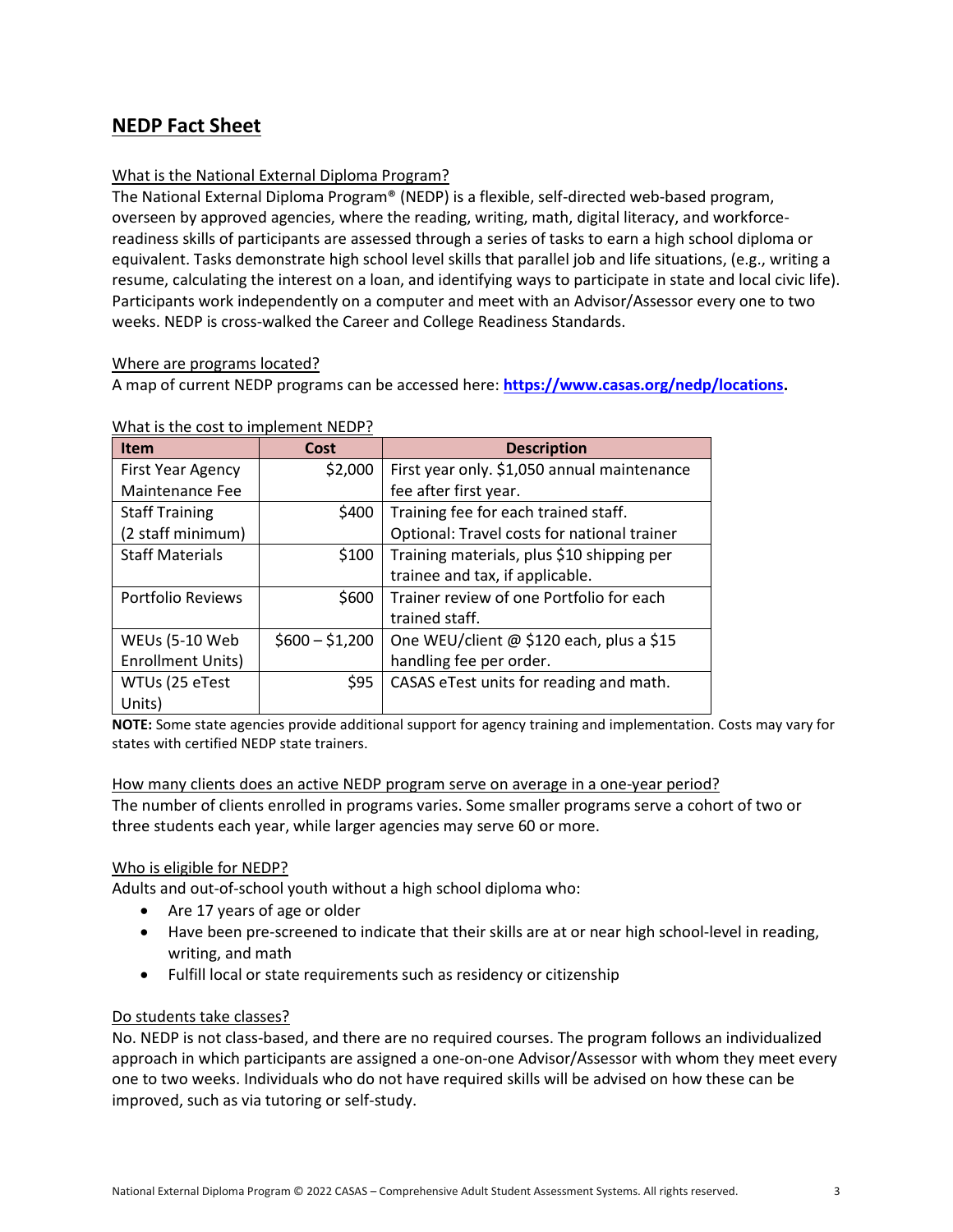#### How long does the NEDP program take to complete?

Because NEDP is a flexible, self-paced program, participants work independently, so completion times vary. Most NEDP clients finish within 6 -12 months, but the skills level and life circumstances differ for each participant, which influences the length of time a student will be in the program.

#### The Stages of NEDP (see following pages for flowcharts)

NEDP participants fulfill requirements by completing two program phases: **Diagnostics** and **Generalized Assessment**.

#### **I. Diagnostic Phase**

• The participant's academic skill level is assessed through standardized tests in reading, writing, and math. The participant also decides upon a College and Career Competency and completes a technology-readiness checklist.

#### **II. Generalized Assessment Phase**

- This phase begins immediately after the participant has met the requirements of the Diagnostic Phase. Participants' high school-level academic skills are assessed through a curriculum that integrates foundational skills within the context of life and work scenarios. Participants do not receive individualized instruction from their NEDP Assessor; instead, they demonstrate competency in reading, writing, mathematics, oral communication, problem-solving, technology, media literacy, and critical thinking skills through the performance of real-life tasks in a set of eight online competency areas.
- Once in the program, clients demonstrate mastery of the competencies in two ways:
	- o Completing a series of activities on their own with the help of resources and tutorials, and
	- o Meeting with their Assessor once every one to two weeks for a proctored "In Office Check," in which participants are evaluated on their ability to successfully demonstrate competencies.
- Participants have multiple opportunities to demonstrate 100% mastery of all NEDP competencies through Post-Task Assessment.
- Participants are also required to complete a College and Career Competency through one of the following options:

1) Occupational/Vocational Competencies (usually completed via verification of employment)

2) A Specialized Skill (demonstration of mastery in a special skill or talent such as music, art, photography, etc.)

- 3) Transition to Postsecondary Education portfolio
- 4) Personal and Management Skills portfolio.
- Post-Task Assessment (PTA) provides clients with the opportunity to correct any items that were assessed as being incorrect or incomplete. Clients can make corrections of missed items, questions, and/or exercises either simultaneously with newly assigned units or upon completion of the last unit's submission, until 100% mastery has been demonstrated.
- As each competency area is found to fully demonstrate mastery by the Assessor, another NEDP staff, the Portfolio Reviewer, re-assesses every item in the area to confirm demonstration or require the client to reattempt the item to demonstrate mastery.

#### Where can one learn more about becoming an NEDP Provider?

CASAS recommends that interested agencies research NEDP via CASAS' NEDP website ([www.nedp.org\)](http://www.nedp.org/) and then reach out to **nedp@casas.org** to request an information session.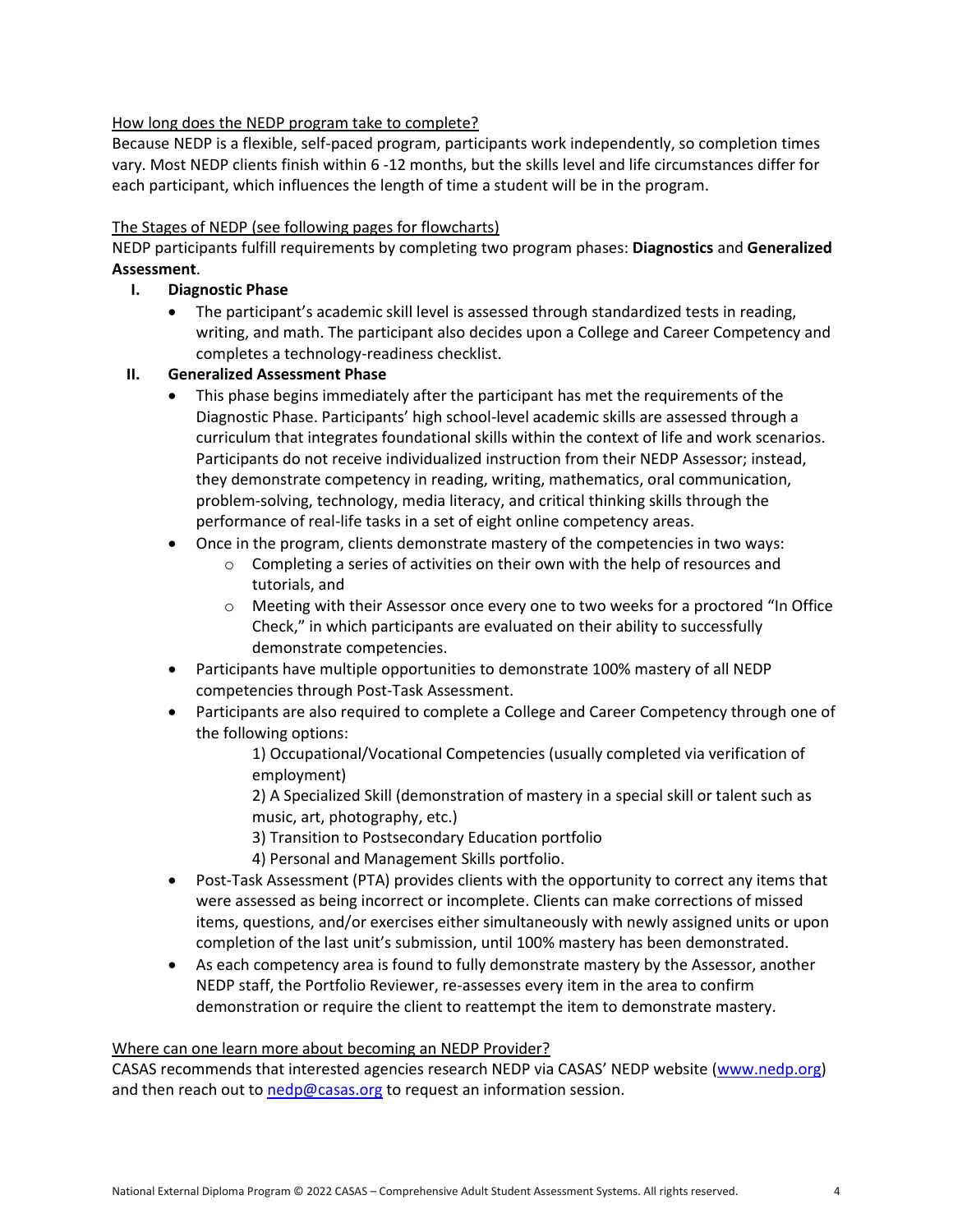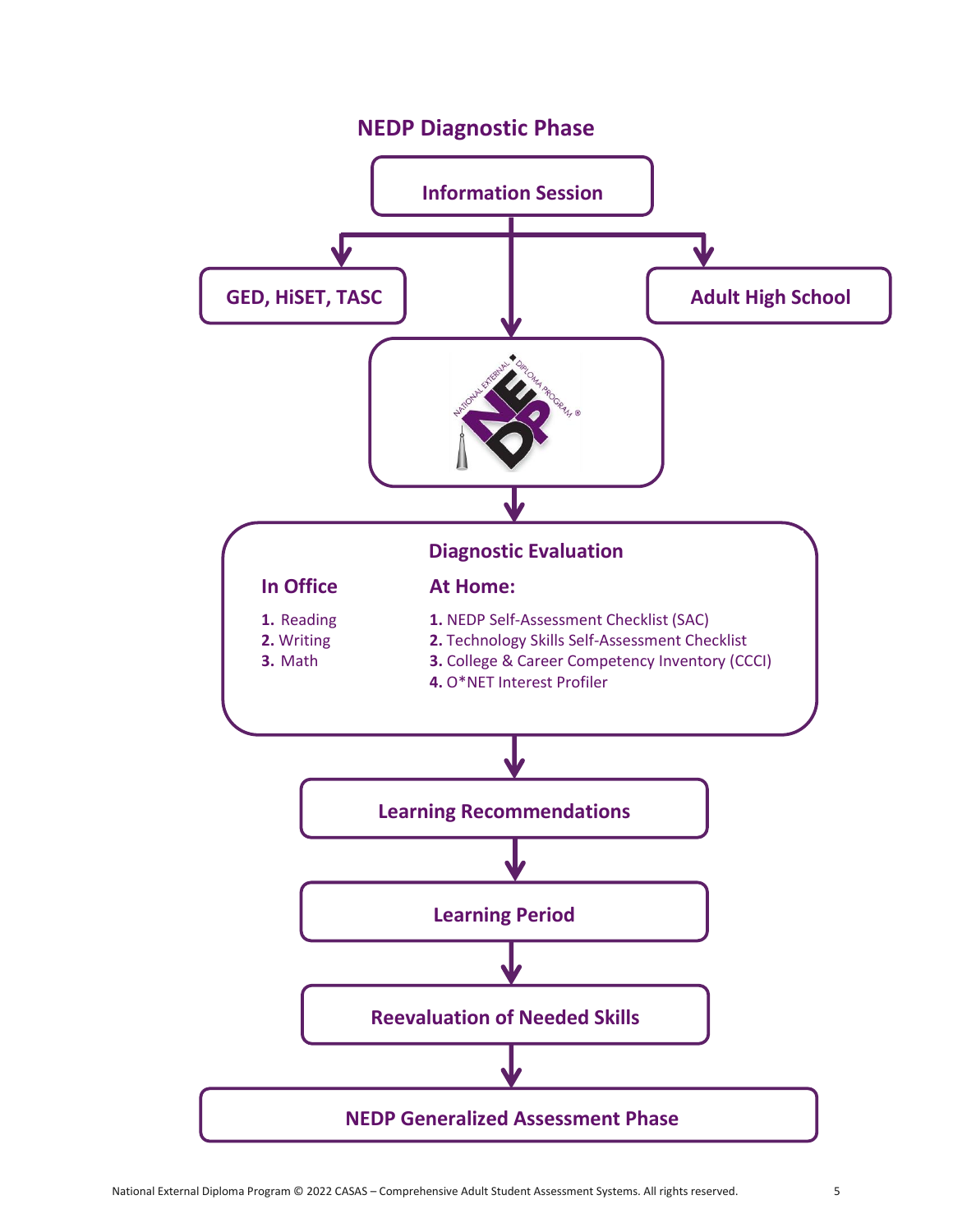### **NEDP Generalized Assessment Phase**

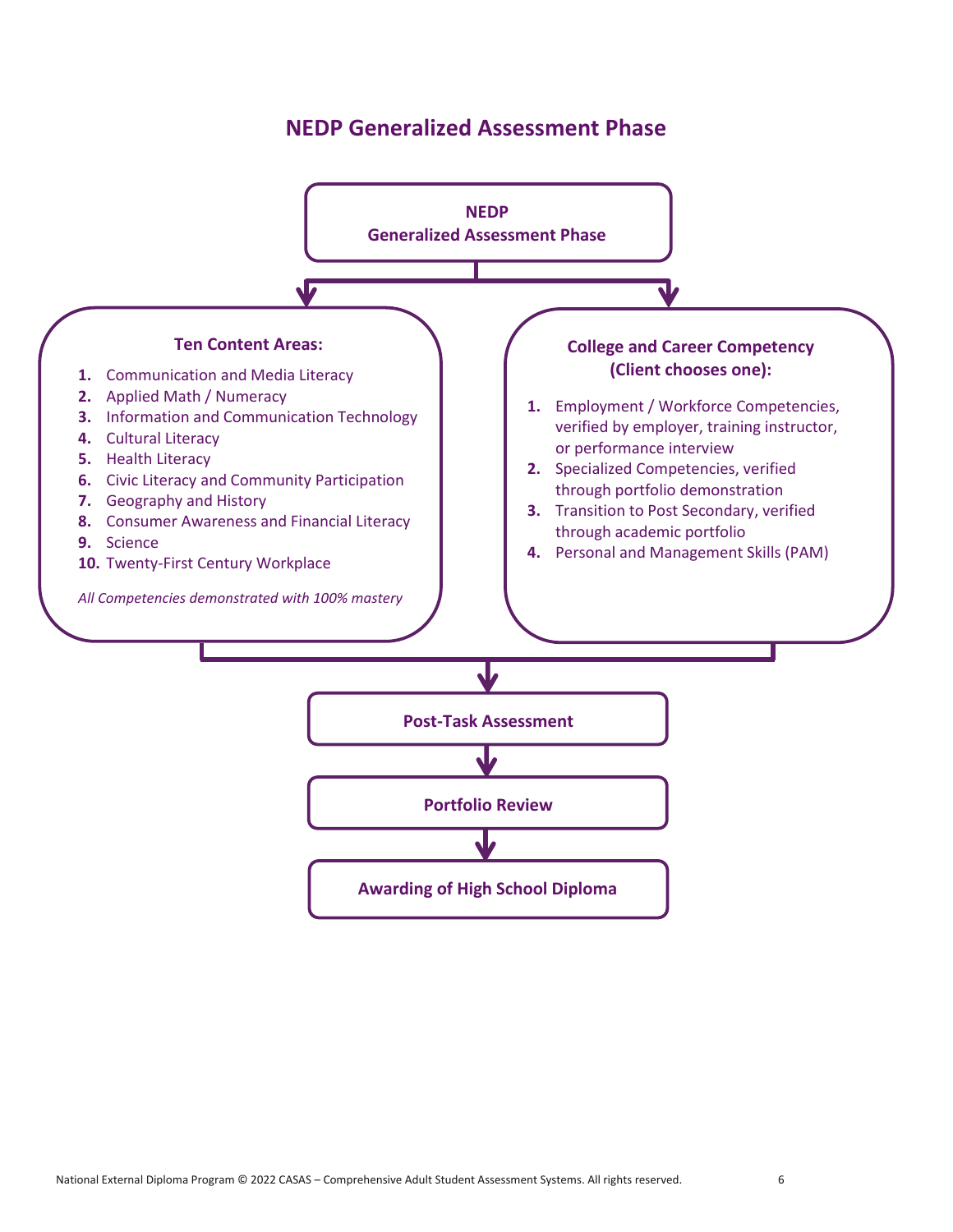

### **NEDP Staff Roles and Qualifications**

#### **Advisor:** Works with a client through the Diagnostic Phase

- Introduces NEDP to prospective clients through an NEDP Information Session
- Administers all diagnostic instruments and interprets results
- Assists clients in identifying a College and Career Competency
- Develops and presents learning recommendations
- Identifies potential community learning resources
- Facilitates client's entry into the Generalized Assessment Phase

#### **Qualifications**

- Completion of a baccalaureate degree, at a minimum
- Complete NEDP Implementation Training
- Work with one client each in the Diagnostic and Generalized Assessment Phases annually to remain certified

#### **Assessor:** Works with a client through the Generalized Assessment Phase

- Assigns take-home activities
- Conducts In-Office Checks
- Evaluates each competency, using evaluation criteria, NEDP resources, and the *NEDP Test Administration Manual*
- Provides client feedback, based on assessment results
- Monitors client progress through Post-Task Assessment
- Assesses the College and Career Competency
- Serves as a Portfolio Reviewer for other Assessors after the first portfolio is completed with State or National Trainer outside their agency
- Participates in consensus moderation
- May not instruct any client assigned to them in Generalized Assessment

#### **Qualifications**

- Completion of a baccalaureate degree, at a minimum
- Complete NEDP Implementation Training
	- Work with one client each in Diagnostics and Generalized Assessment annually to remain certified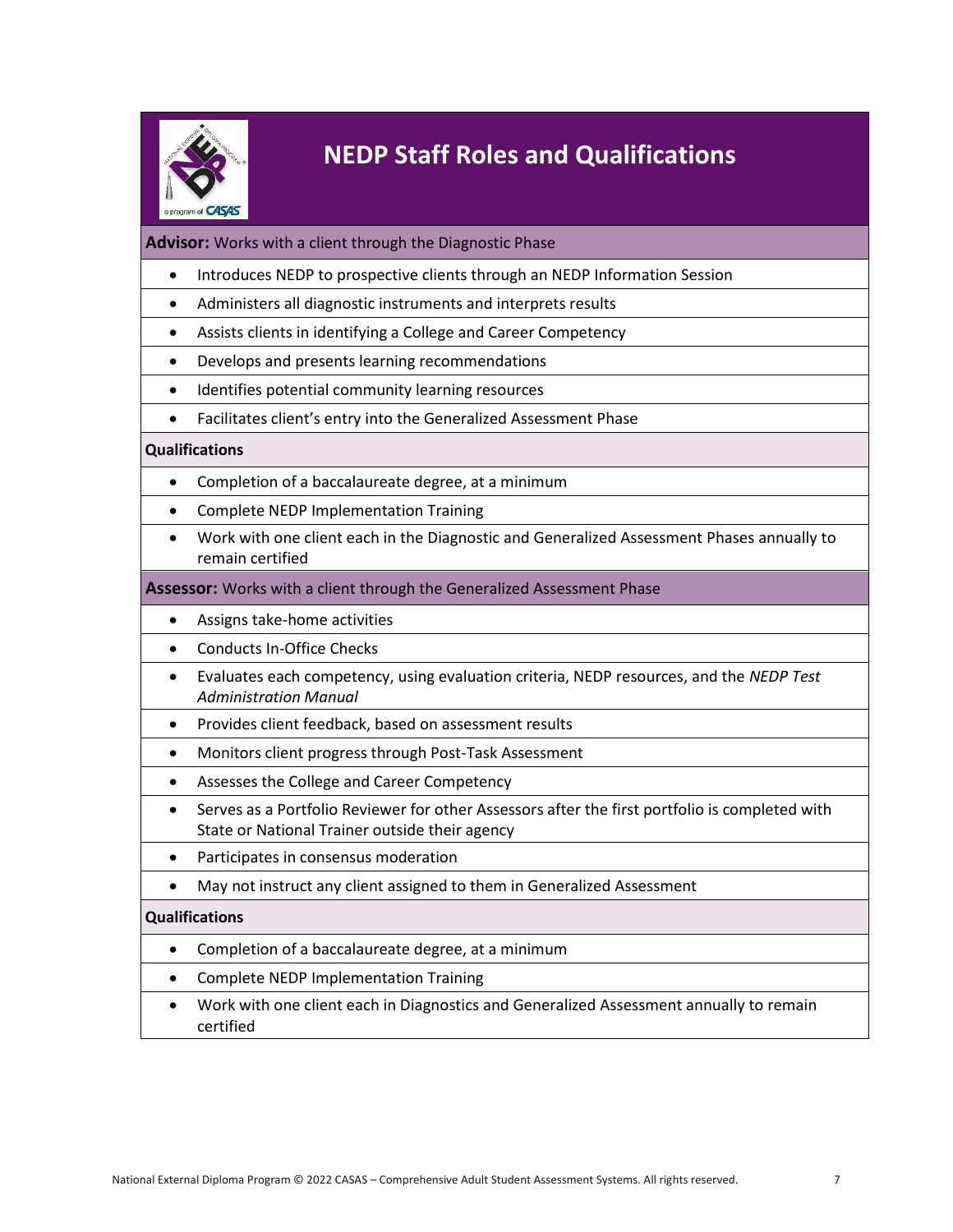**Portfolio Reviewer:** Reviews client's completed portfolio after all work has been demonstrated at 100% mastery

- Identifies any undemonstrated competencies not determined by the Assessor
- Ensures each graduate has met stringent national standards
- Helps Assessors refine evaluation skills and develop inter-rater reliability by participating in consensus moderation

#### **Qualifications**

- Completion of a baccalaureate degree, at a minimum
- Complete NEDP Implementation Training
- Successfully work with one client through Generalized Assessment to graduation
- Become a certified Advisor/Assessor through recommendation of NEDP trainer after first client portfolio has been completed.

**NEDP Agency Administrator:** Oversees NEDP operations in accordance with NEDP policies

- Submits Yearly Statistical Report (YSR) annually
- Adds and removes staff in the NEDP online system
- Monitors Web Enrollment Units (WEUs) usage
- Runs agency level reports

#### **Qualifications**

- Knowledgeable about NEDP policies and procedures
- Participation in NEDP Implementation Training is preferred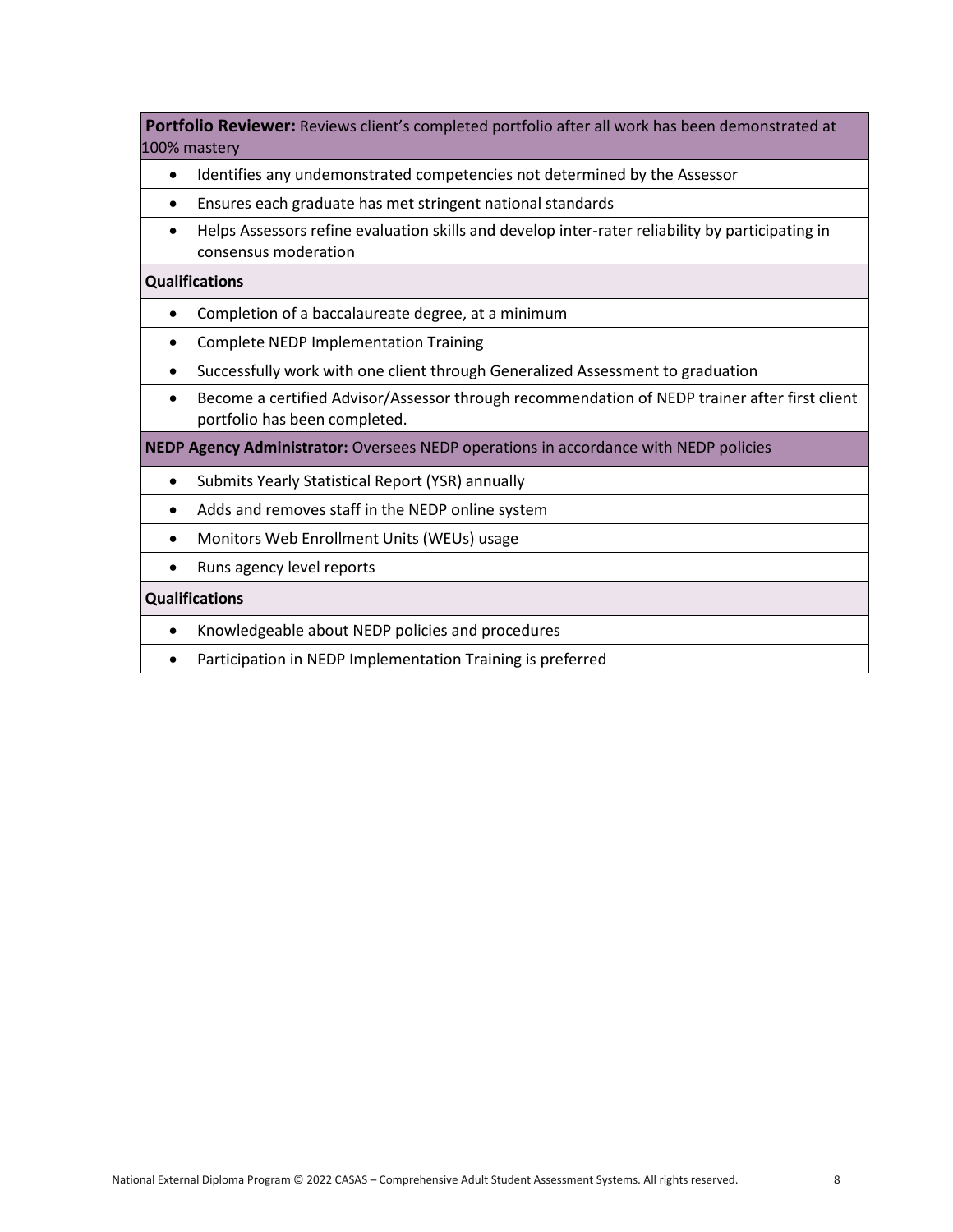

**National External Diploma Program® (NEDP)**

## **Implementation Training Outline**

#### **Overall NEDP Implementation Training Goals**

- Communicate the unique characteristics of NEDP
- Demonstrate roles of NEDP Advisor, Assessor, and Portfolio Reviewer
- Develop ability to administer the performance-based NEDP in strict compliance with NEDP criteria
- Use the NEDP Training site to demonstrate the NEDP software to track and assess client work, and submit evaluation results of completed tasks and competencies

**Module 1 – Overview** 

Length: 2 hours, webinar or face-to-face

Pre-meeting activities:

• Review overview materials - binder, including glossary (*NEDP Test Administration Manual*, pp. 82-83)

Training Objectives:

- Review the history and philosophy of NEDP
- Appropriately use NEDP terminology
- Become familiar with the NEDP program model
- Distinguish roles of NEDP staff (Advisor, Assessor, Reviewer) and certification requirements

#### **Module 2 – Diagnostic Phase**

Length: 6 hours face-to-face or 3 hour webinar with 3 hours of independent practice

Pre-meeting activities:

- Review NEDP User Guide, available on Professionals Page
- Completion of CASAS Implementation Training
- Preview instruments in Open Diagnostics

#### Training Objectives:

- Locate and use NEDP implementation materials used in Diagnostic Phase
- Articulate the intent of the College and Career Competency to assist with client choice
- Use NEDP software to document completion of diagnostic scores
- Administer the Closed Diagnostics
- Administer Open Diagnostics
- Develop diagnostic recommendations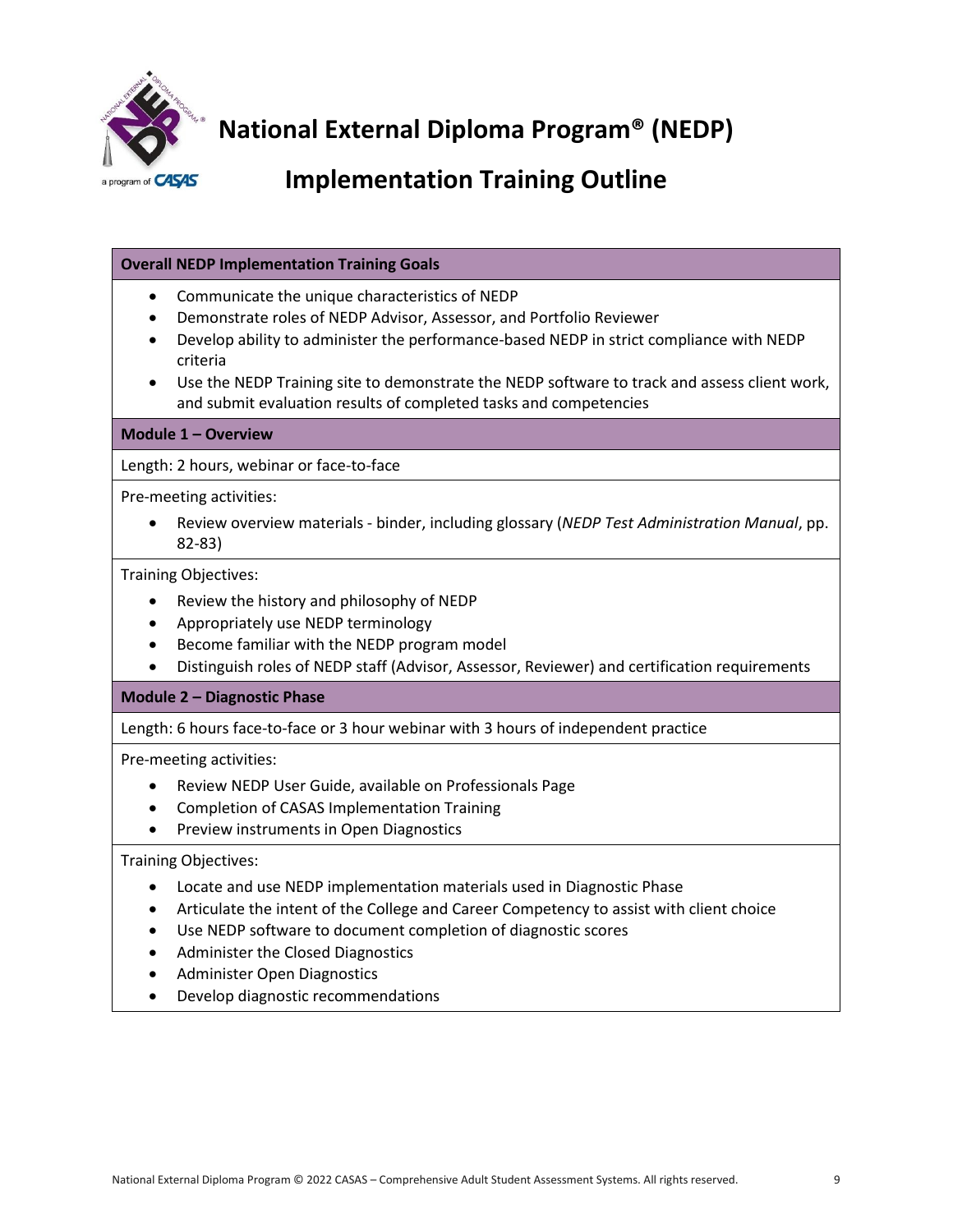#### **Modules 3 and 4 – Generalized Assessment and T Trainer**

Length: 6 hours face-to-face (Modules 3 and 4 combined) or two three-hour webinars with homework between

Pre-session activity:

• Read Overview of Generalized Assessment Phase in NEDP Test Administration Manual

Training Objectives:

- Understand and practice Performance Assessment
- Use NEDP software to administer Generalized Assessment
- Use NEDP software to document College and Career Competency
- Practice T Trainer Competency evaluation (can be T Trainer follow up webinar)
- Prepare for In-Office appointment

#### **Module 5 – Post-Task Assessment and Portfolio Review**

Length: 2 hour webinar

Pre-Session Activity:

- Review *College and Career Competency* and *NEDP Test Administration* Manuals
- Identify any remaining NEDP questions

Training Objectives:

- Continue to build skills in consensus moderation
- Conduct Post-Task Assessment
- Prepare for Portfolio Review
- Review Advisor/Assessor roles
- Discuss requirements for becoming a certified Advisor/Assessor
- Review entire program and answer any lingering questions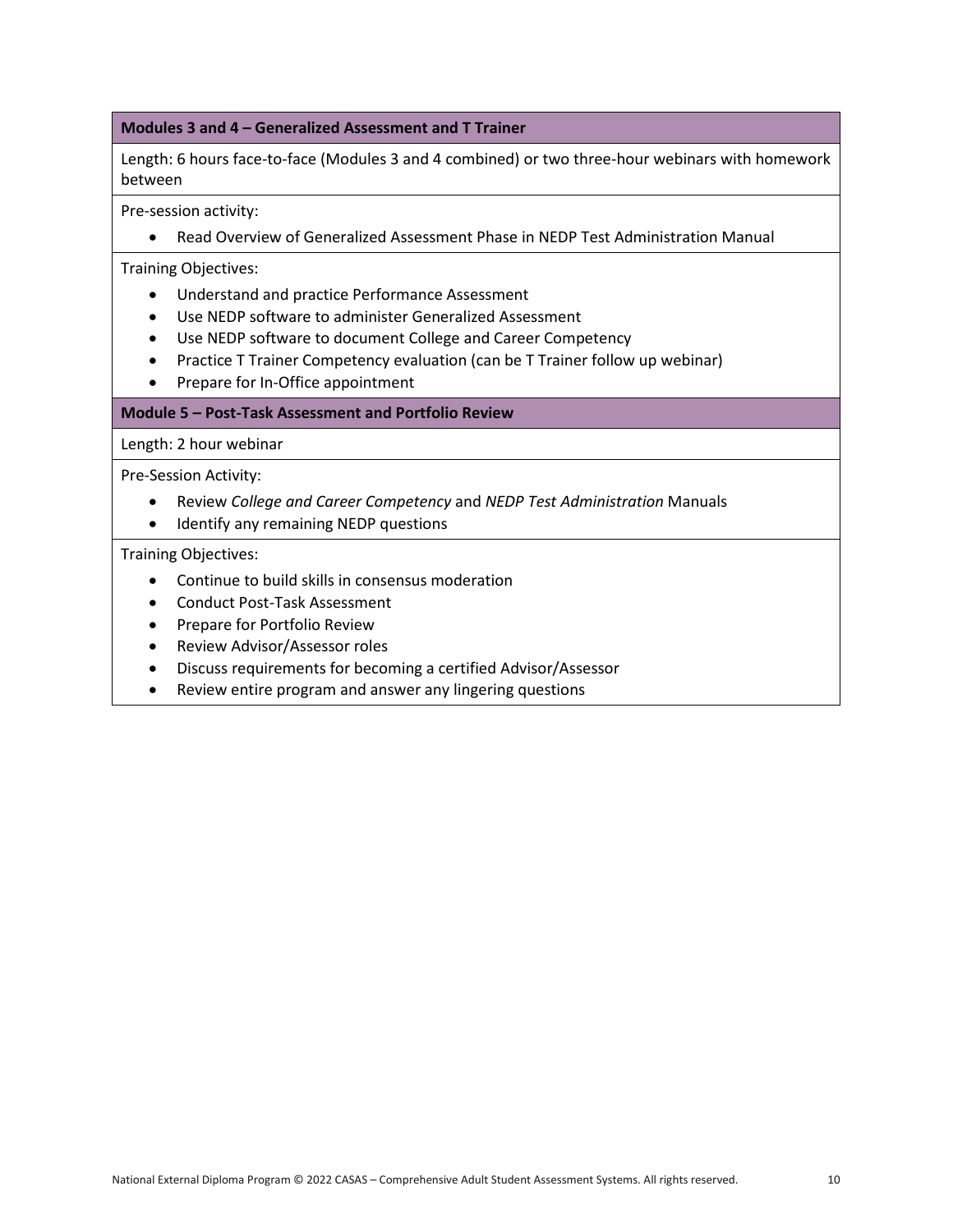

# **Timeline for Program Implementation**

# **Sample Agency Implementation**

| <b>Time/Date</b> | <b>Activity/Decision</b>                                                                                                                                                         | <b>Responsible</b>      |
|------------------|----------------------------------------------------------------------------------------------------------------------------------------------------------------------------------|-------------------------|
| August 1         | Agency Administrator evaluates potential client base, budget<br>$\bullet$<br>and facility requirements, staffing potential.                                                      | Agency<br>Administrator |
|                  | Agency notifies State/Authorizing Agency and CASAS that they<br>$\bullet$<br>wish to begin NEDP implementation.                                                                  |                         |
|                  | Agency Administrator identifies/hires new staff, develops<br>$\bullet$<br>sustainability budget, identifies pilot clients, and identifies<br>dedicated computers and facilities. |                         |
|                  | Agency Administrator submits required paperwork to<br>CASAS, including signed agency license agreement.                                                                          |                         |
| September 5      | Module 1: NEDP Overview staff                                                                                                                                                    | <b>NEDP Trainer</b>     |
| September 10     | Module 2: Diagnostic Phase Training<br><b>NEDP Trainer</b>                                                                                                                       |                         |
| September 11     | Intake new NEDP clients, one per new Advisor<br>Local NEDP Staff                                                                                                                 |                         |
| October 10       | First NEDP clients complete Diagnostic Phase, ready to enter<br>$\bullet$<br>Generalized Assessment.                                                                             | Local NEDP Staff        |
|                  | Modules 3 and 4: Generalized Assessment and T Trainer<br>$\bullet$<br>Training presented                                                                                         | <b>NEDP Trainer</b>     |
| October 11       | First NEDP clients transition to Generalized Assessment<br>Other clients enter Generalized Assessment when ready.<br>$\bullet$                                                   | Local NEDP Staff        |
| October 17       | Module 5: Post-Task Assessment and Portfolio Review                                                                                                                              | <b>NEDP Trainer</b>     |
| December 1       | First new NEDP client completes first competency and is ready<br>$\bullet$<br>for competency to be submitted to Portfolio Reviewer.                                              | Local NEDP Staff        |
|                  | Other NEDP clients progressing through Generalized<br>$\bullet$<br>Assessment competencies with their Assessors                                                                  |                         |
| April 1          | First NEDP client graduates                                                                                                                                                      |                         |

It is important to note that this new agency implementation timeline is for illustrative purposes only. Each agency differs as to the number of clients who are ready to meet NEDP academic requirements, the length of time each client takes to successfully complete the Diagnostic Phase, and the number of times a client must reattempt a competency to finally attain 100% mastery.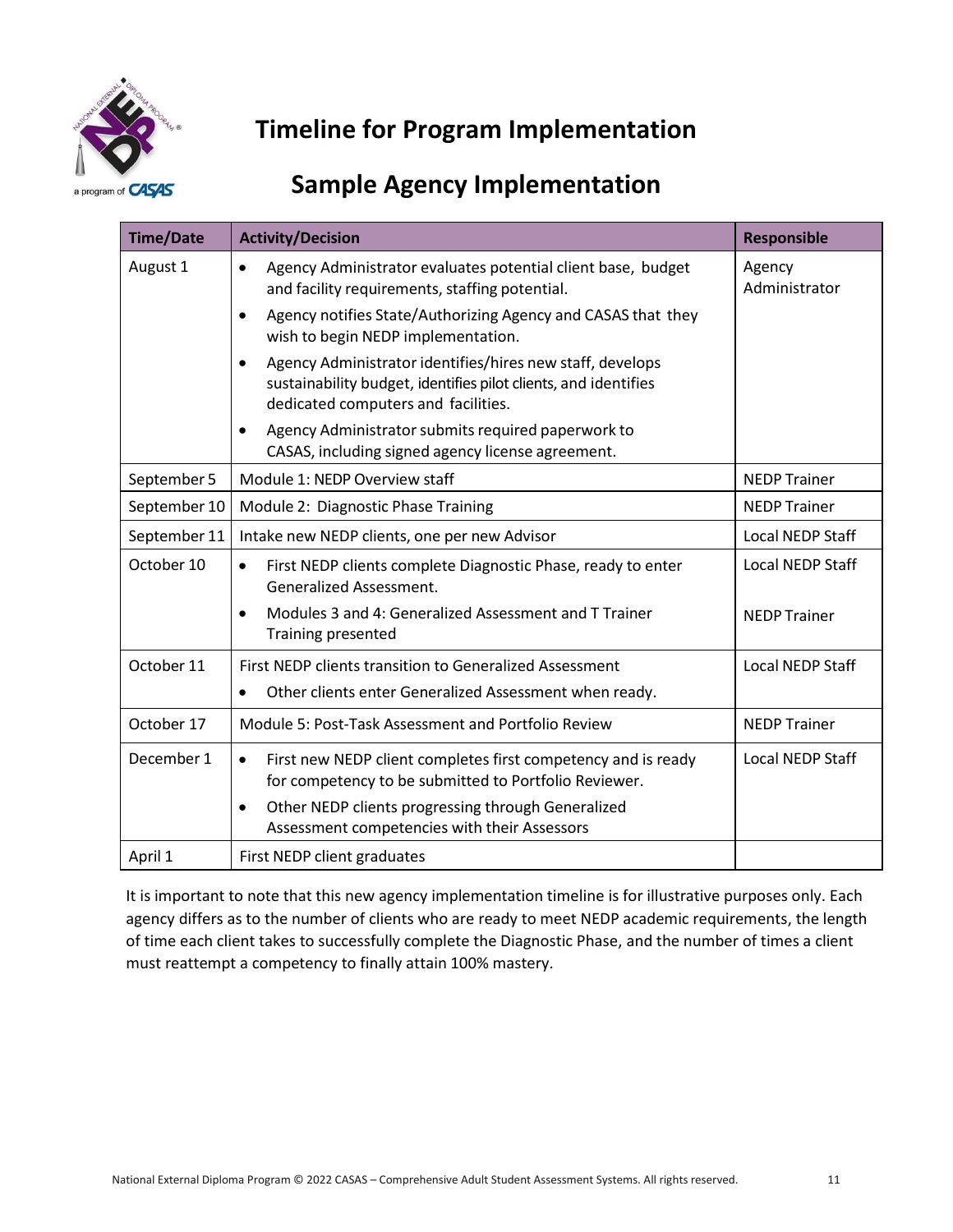

**Program Planning Worksheet/Self-Assessment**

# **For Agencies Considering NEDP Implementation**

**Use the following self-assessment document as a planning tool to determine your agency's capacity to implement the NEDP.**

| <b>NEDP Implementation Considerations</b>      |                                                                                                                                                                                                                                                                                                                                                                 |  |
|------------------------------------------------|-----------------------------------------------------------------------------------------------------------------------------------------------------------------------------------------------------------------------------------------------------------------------------------------------------------------------------------------------------------------|--|
| 1.                                             | State Law, Education/Labor Code, or Policy Regulations must either be permissive for<br>local agency diploma granting authority or list NEDP, or competency-based<br>programs, as a pathway to a high school diploma or equivalency.                                                                                                                            |  |
|                                                | Does State Education Code allow NEDP to<br>qualify for a high school diploma or<br>equivalency?                                                                                                                                                                                                                                                                 |  |
|                                                | If not, what is the process for approving<br>NEDP as a pathway?                                                                                                                                                                                                                                                                                                 |  |
| 2.                                             | An NEDP agency must be an accredited high school diploma-granting agency or have<br>an established formal agreement with an accredited diploma-granting agency.                                                                                                                                                                                                 |  |
|                                                | Is your agency a diploma-granting<br>institution?                                                                                                                                                                                                                                                                                                               |  |
|                                                | If not, does your agency have an<br>established agreement with a diploma<br>granting institution?                                                                                                                                                                                                                                                               |  |
|                                                | What are the steps for establishing this<br>agreement?                                                                                                                                                                                                                                                                                                          |  |
| <b>NEDP Student Recruitment Considerations</b> |                                                                                                                                                                                                                                                                                                                                                                 |  |
| 3.                                             | Agencies should check state guidelines for the minimum age requirement before<br>implementing NEDP.                                                                                                                                                                                                                                                             |  |
|                                                | What percentage of potential participants<br>meet state minimum age requirements?                                                                                                                                                                                                                                                                               |  |
| 4.                                             | NEDP clients may be recruited from within the current student population or referred<br>from adult education programs or partnering agencies. Recruitment efforts should<br>focus on learners whose basic skills are at or near high school level in reading, writing,<br>and math. One to two clients per trainee should be identified before training begins. |  |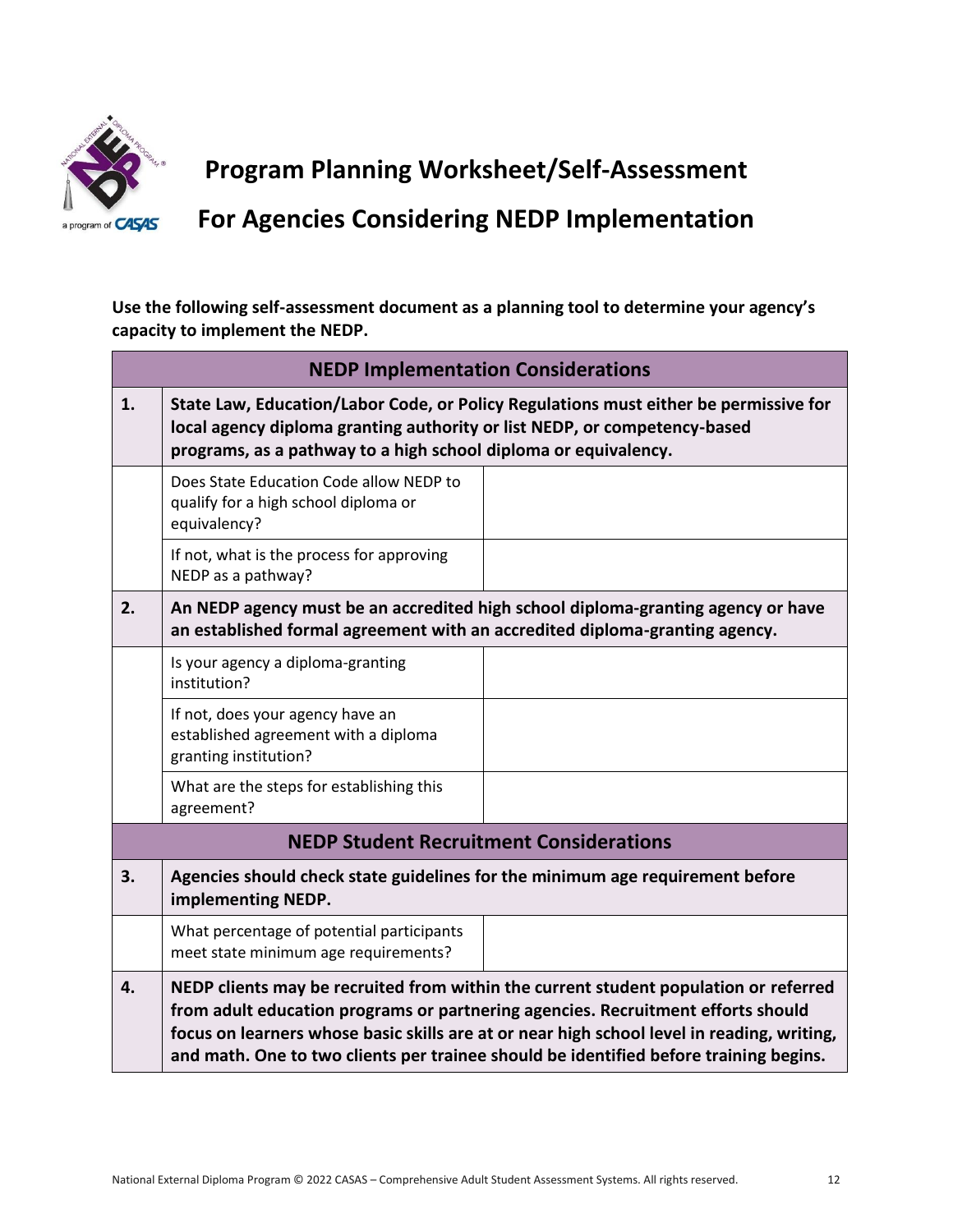|    | How will your agency pre-screen<br>prospective clients to be sure that their<br>basic skills are at or near high school level?<br>(CASAS/NEDP recommends using the<br>CASAS Appraisal for pre-screening.)                                                    |                                                                                   |  |
|----|--------------------------------------------------------------------------------------------------------------------------------------------------------------------------------------------------------------------------------------------------------------|-----------------------------------------------------------------------------------|--|
|    | Will your agency have open enrollment or<br>specific times during which new clients<br>may enroll and begin?                                                                                                                                                 |                                                                                   |  |
| 5. | the program.                                                                                                                                                                                                                                                 | NEDP candidates must meet minimum scores on CASAS assessments to progress in      |  |
|    | How many current adult learners are at or<br>near a CASAS scale score of 236 in CASAS<br>Reading GOALS? How many met this<br>criterion in the previous program year?                                                                                         |                                                                                   |  |
|    | How many current adult learners are at or<br>near a CASAS scale score of 230 on CASAS<br>Life Skills Math or 226 on CASAS Math<br><b>GOALS</b> ? How many met this criterion in the<br>previous program year?                                                |                                                                                   |  |
|    | How many current adult learners can write<br>a cohesive multi-paragraph essay with a<br>thesis, some support and relevant detail,<br>and few word choice errors? How many<br>participants at your agency met this<br>criterion in the previous program year? |                                                                                   |  |
| 6. | organizational skills.                                                                                                                                                                                                                                       | Successful NEDP clients must possess strong time management, self-discipline, and |  |
|    | Has your agency recently served adult<br>learners who have strong non-academic<br>skills?                                                                                                                                                                    |                                                                                   |  |
|    | How will you pre-screen prospective clients<br>for these self-management skills?                                                                                                                                                                             |                                                                                   |  |
|    | <b>Resources to Support NEDP Client Considerations</b>                                                                                                                                                                                                       |                                                                                   |  |
| 7. | The NEDP is a web-based program. All client work is completed on the computer.                                                                                                                                                                               |                                                                                   |  |
|    | Does your agency have computers for<br>clients to use?<br>How many?<br>$\bullet$<br>What hours are the computers<br>available?                                                                                                                               |                                                                                   |  |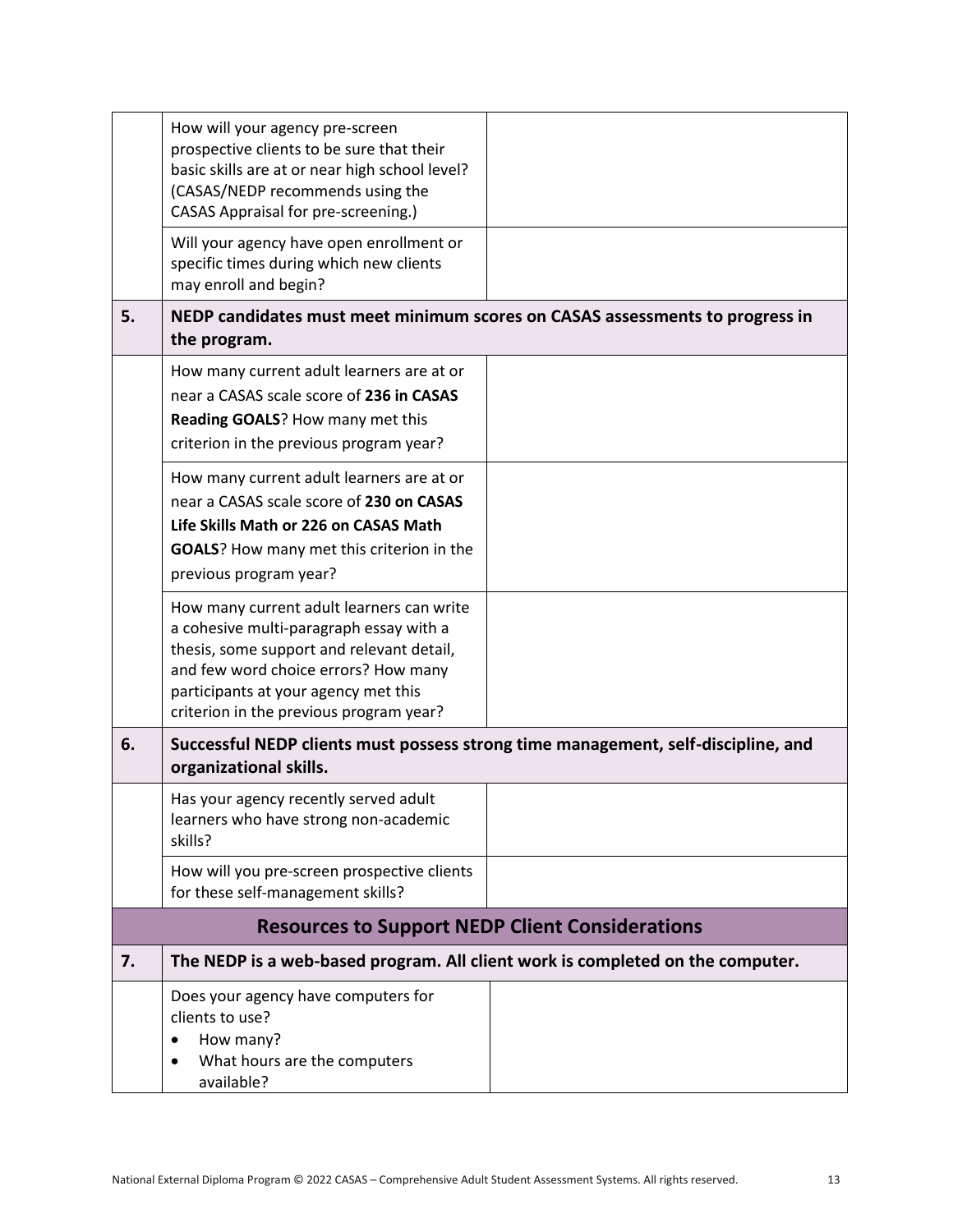|     | How many of the participants at your<br>$\bullet$<br>agency have computer access at home,<br>through family and/or friends, or<br>through a library or other community                                                                                                                                                                                                                                                                                                                                                                                            |  |  |
|-----|-------------------------------------------------------------------------------------------------------------------------------------------------------------------------------------------------------------------------------------------------------------------------------------------------------------------------------------------------------------------------------------------------------------------------------------------------------------------------------------------------------------------------------------------------------------------|--|--|
|     | resource?                                                                                                                                                                                                                                                                                                                                                                                                                                                                                                                                                         |  |  |
| 8.  | The NEDP has computer hardware and software requirements.                                                                                                                                                                                                                                                                                                                                                                                                                                                                                                         |  |  |
|     | Your agency must have computers which meet the following minimum operating system<br>hardware and software requirements                                                                                                                                                                                                                                                                                                                                                                                                                                           |  |  |
|     | Internet access (100 kbps upload<br><b>Operating System:</b><br>$\bullet$<br>bandwidth)<br>Windows 10, or later version<br>$\circ$<br>Adobe Acrobat Reader<br>Mac OS X<br>$\circ$<br>Screen (monitor) resolution of 1024 x 768<br>Chrome OS<br>$\circ$<br>pixels or higher<br>Browsers:<br>$\bullet$<br>Microphone, either built-in or accessory<br>Google Chrome<br>$\circ$<br>(stand-alone desktop or headset)<br>Mozilla Firefox<br>$\circ$<br>Video card<br>Microsoft Edge<br>$\circ$<br>Printer (recommended)<br>Apple Safari<br>$\circ$<br>Opera<br>$\circ$ |  |  |
| 9.  | The NEDP is not an instructional program. It requires clients to be self-directed and<br>seek out assistance and/or tutoring when needed.                                                                                                                                                                                                                                                                                                                                                                                                                         |  |  |
|     | Identify the resources (tutors, learning<br>software) has available in your community<br>which might support client remediation.                                                                                                                                                                                                                                                                                                                                                                                                                                  |  |  |
|     | <b>NEDP Human Resource Considerations</b>                                                                                                                                                                                                                                                                                                                                                                                                                                                                                                                         |  |  |
| 10. | CASAS requires that agencies train a minimum of two staff per agency, all of whom<br>are trained to perform the roles of Advisor, Assessor, and Portfolio Reviewer.<br>However, five trainees are recommended to accommodate staff turnover. The<br>responsibilities of the two roles are listed below.                                                                                                                                                                                                                                                           |  |  |
|     | The role of the Advisor is to administer the diagnostic instruments to determine the applicant's<br>readiness to enter Generalized Assessment and to provide learning recommendations to the<br>client on skills the client may need to acquire or enhance to demonstrate each of the NEDP<br>competencies.                                                                                                                                                                                                                                                       |  |  |
|     | The role of the Assessor is to administer the NEDP assessments, evaluate the client's responses<br>to each of the NEDP competencies, and provide feedback to candidates in a standardized<br>manner.                                                                                                                                                                                                                                                                                                                                                              |  |  |
|     | The role of the Portfolio Reviewer is to:                                                                                                                                                                                                                                                                                                                                                                                                                                                                                                                         |  |  |
|     | independently validate that all of the client responses, to each of the NEDP<br>$\circ$<br>competencies, are demonstrated                                                                                                                                                                                                                                                                                                                                                                                                                                         |  |  |
|     | ensure that the entire portfolio is complete, including documentation of all Diagnostic<br>$\circ$<br>instruments and the College and Career Competency                                                                                                                                                                                                                                                                                                                                                                                                           |  |  |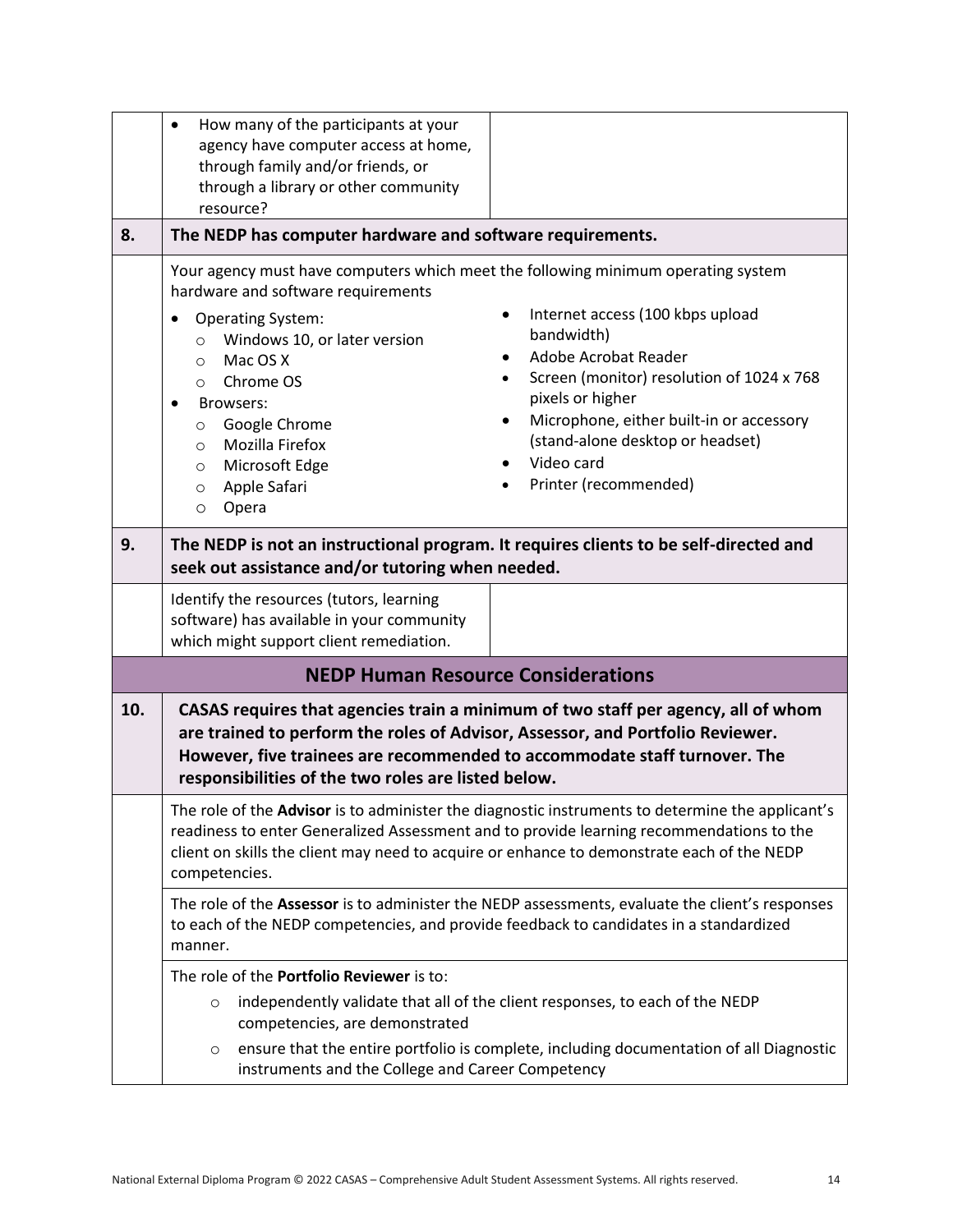|     | Do the staff members meet the following<br>requirements?                                                                                                                     |                                                                                     |
|-----|------------------------------------------------------------------------------------------------------------------------------------------------------------------------------|-------------------------------------------------------------------------------------|
|     | Must have a 4-year college degree and<br>$\bullet$<br>be able to evaluate writing and critical<br>thinking                                                                   |                                                                                     |
|     | NEDP Agency Administrator is a full-<br>$\bullet$<br>time employee to meet the needs of the<br>program (recommended).                                                        |                                                                                     |
|     | Has your agency made NEDP staff<br>management decisions?                                                                                                                     |                                                                                     |
|     | Identify staff to serve as<br>$\bullet$<br>Advisors/Assessors?                                                                                                               |                                                                                     |
|     | Decide if current duties can be modified<br>$\bullet$<br>to accommodate NEDP responsibilities?                                                                               |                                                                                     |
|     | Determine if there is a need to hire<br>$\bullet$<br>additional staff?                                                                                                       |                                                                                     |
|     | Consider staff who will likely remain<br>$\bullet$<br>employed for an extended period of<br>time to reduce staff turnover in the<br>NEDP program?                            |                                                                                     |
|     | <b>NEDP Fiscal Considerations</b>                                                                                                                                            |                                                                                     |
| 11. | The NEDP charges an initial Agency license fee of \$2,000 and an annual fee<br>thereafter of \$1,050.                                                                        |                                                                                     |
|     |                                                                                                                                                                              |                                                                                     |
|     | How will your agency make the necessary<br>financial provisions to meet this<br>requirement?                                                                                 |                                                                                     |
| 12. | modularized training of approximately 20 hours, including web-based CASAS<br>Implementation Training, and per trainee costs outlined on page 3.                              | The NEDP Implementation Training required to become a NEDP Advisor/Assessor is a    |
|     | How will your agency make provisions so<br>that selected staff members are able to<br>participate in training (i.e., training time<br>and/or substitutes for their classes)? |                                                                                     |
| 13. | reviewed by a State or National Trainer.                                                                                                                                     | The NEDP requires that the first client's portfolio for a newly trained Assessor be |